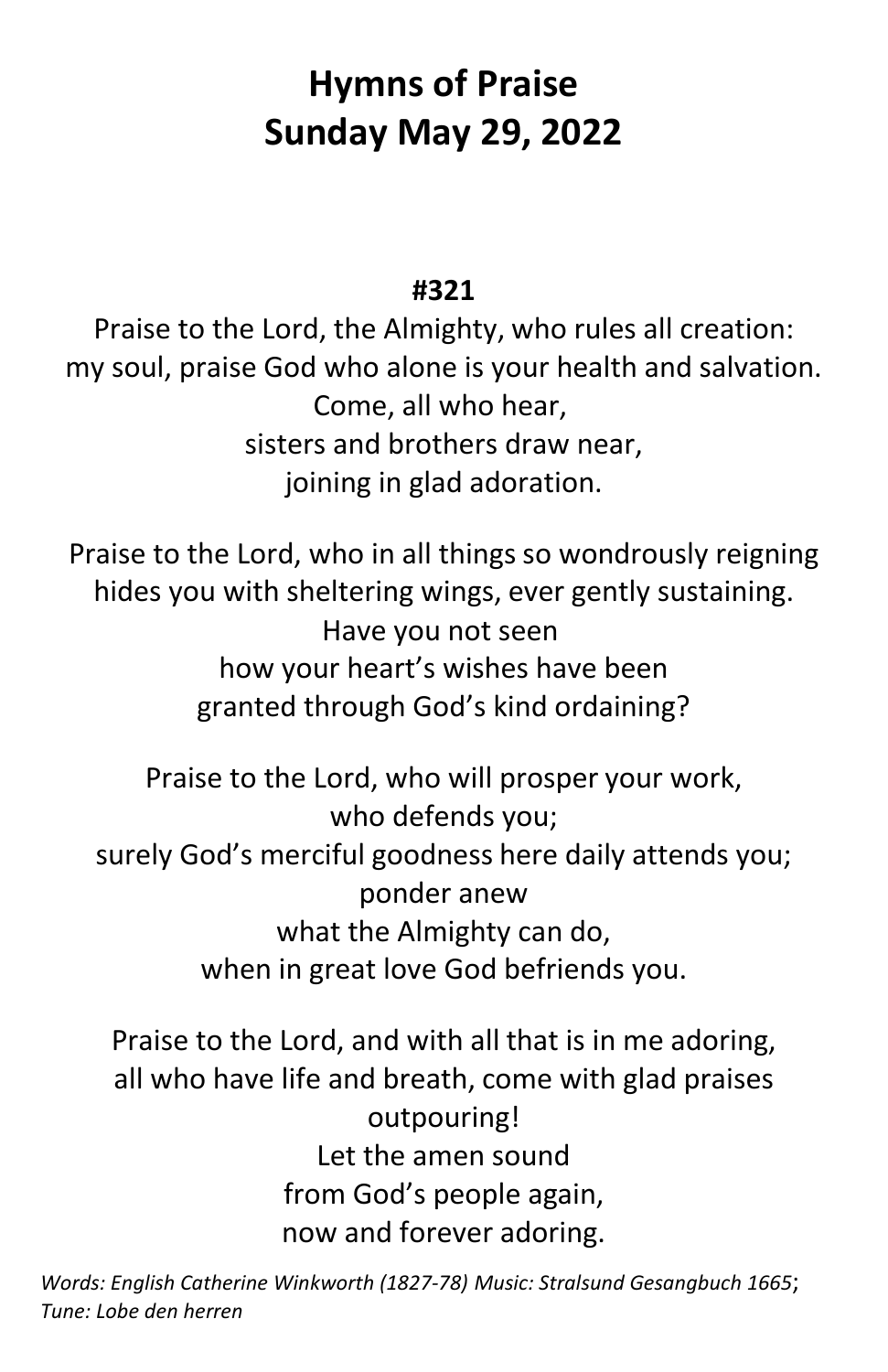#### **#641**

One more step along the world I go. One more step along the world I go. From the old things to the new keep me travelling along with you

#### *Refrain*

And it's from the old I travel to the new. Keep me travelling along with you.

Round the corners of the world I turn. More and more about the world I learn. All the new things that I see you'll be looking at along with me. *(Refrain)*

As I travel through the bad and good keep me travelling the way I should. Where I see no way to go, you'll be telling me the way, I know. *(Refrain)*

Give me courage when the world is rough. Keep me loving though the world is tough. Leap and sing in all I do. Keep me travelling along with you. *(Refrain)*

You are older than the world can be. You are younger than the life in me. Ever old and ever new, keep me travelling along with you. *(Refrain)*

*Words and music: Sydney Carter (1915-2004); Tune: Southcote*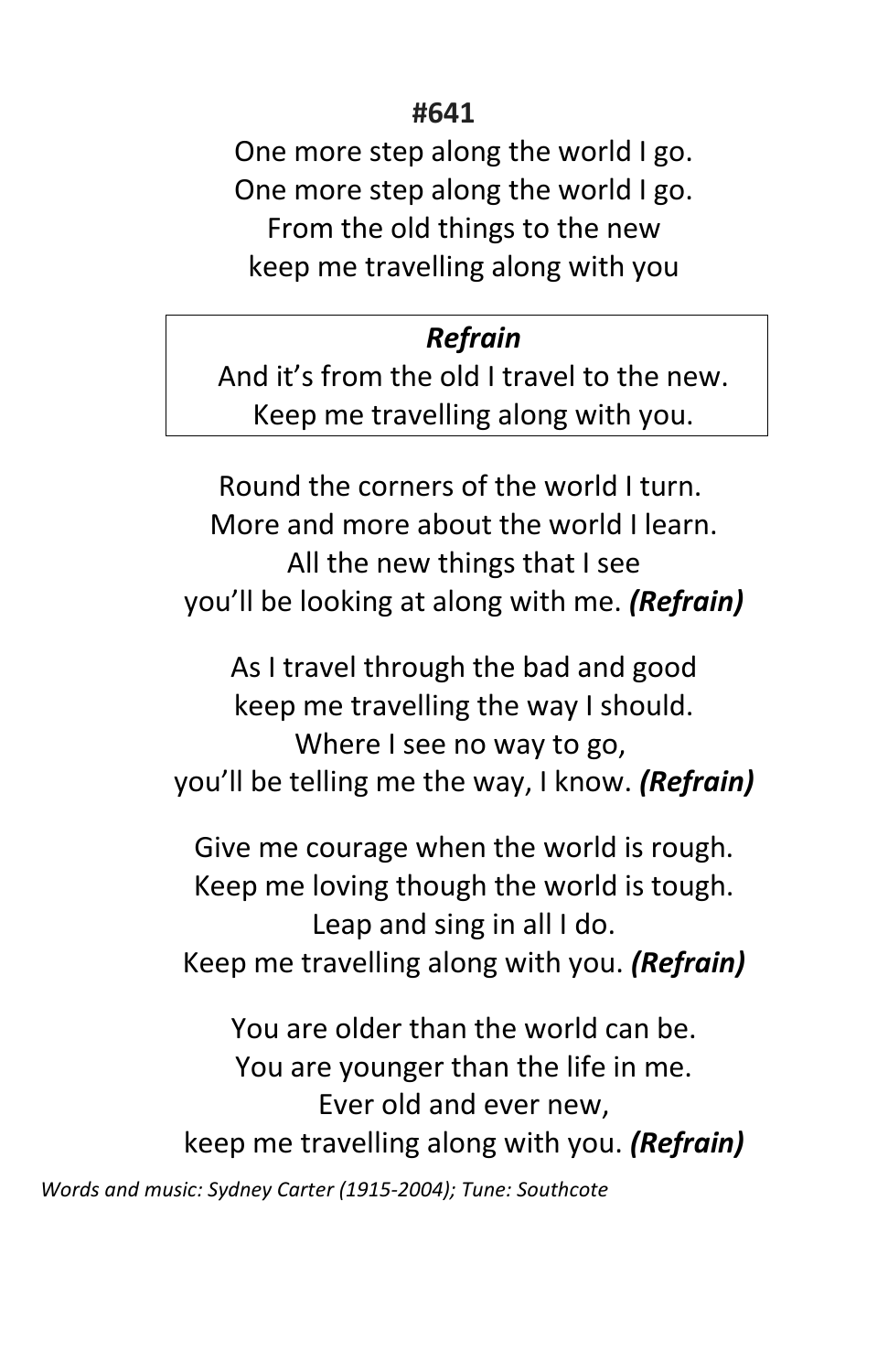*Anthem: Irish Blessing* May the road rise up to meet you, may the wind be always at your back. May the sun shine warm upon your face, and the rains fall soft upon your fields. Until we meet again my friend, until we meet again, may God hold you in the palm of His hand

### **#775**

Sent forth by your blessing, our true faith confessing, your people, O God, from your Word now take leave. The sermon is ended: oh now be extended the fruits of your service in all who believe. The seed of your teaching, our hungry souls reaching, shall blossom in action for all humankind. Your grace shall incite us, your love shall unite us to work for your kingdom, your purpose to find.

With praise and thanksgiving to God ever living the task of our everyday life we will face, our faith ever sharing, in love ever caring, embracing as neighbours all those of each race. One feast that has fed us, one light that has led us, unite us as one in your life that we share. Then may all the living, with praise and thanksgiving, give honour to Christ and his name that we bear.

*Words: Omer Westendorf (1916-1997) Music: Welsh Traditional; Tune: Ash Grove*